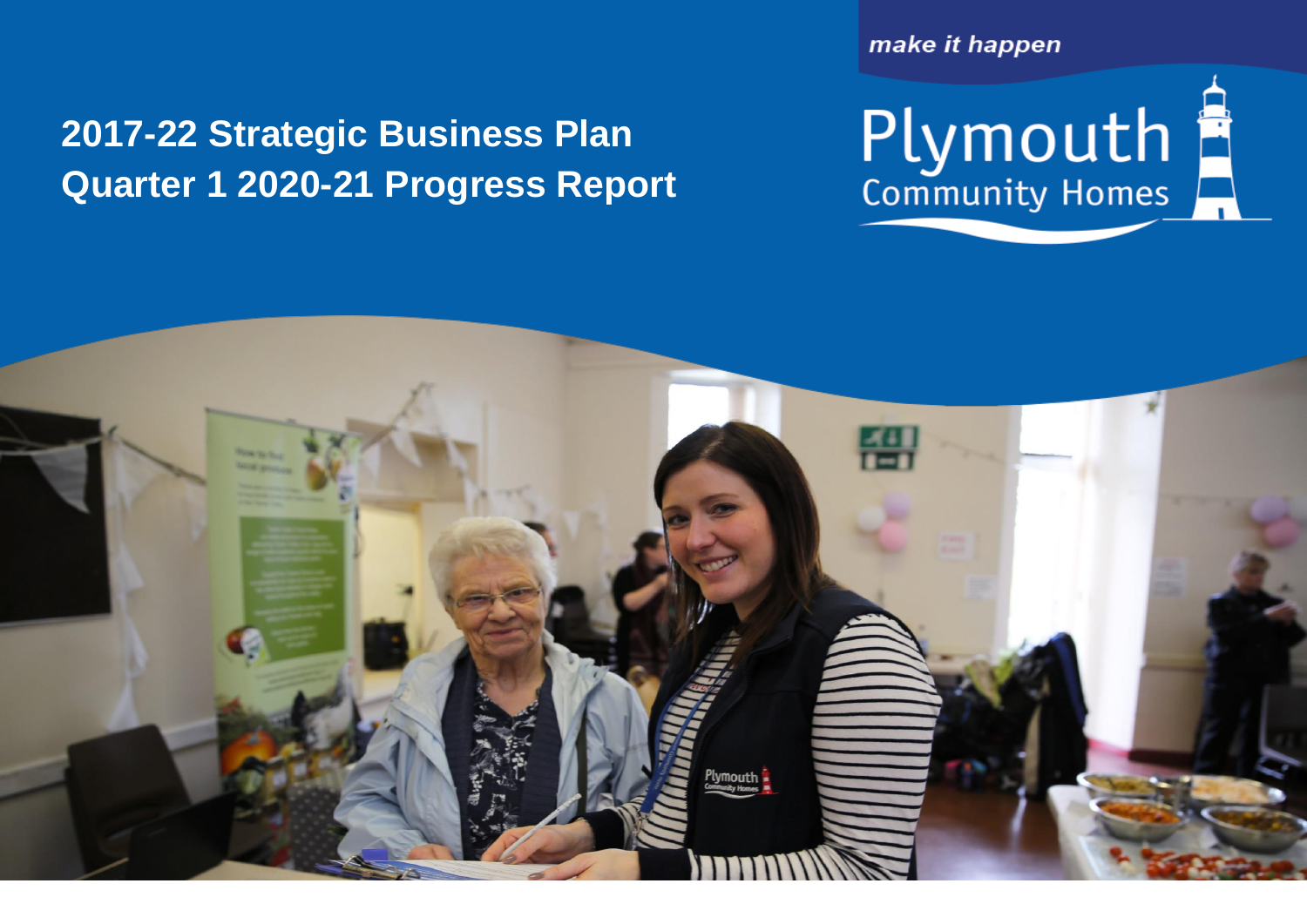## **Key Performance Indicator Outturn – Quarter 1 2020/21**

| <b>KPI</b>                                                                                | Annual<br><b>Target</b> | Q <sub>4</sub><br>2019/20<br><b>Outturn</b> | Q1<br>2020/21<br><b>Target</b> | Q <sub>1</sub><br>2020/21<br><b>Outturn</b> | <b>Current</b><br>Quartile | <b>Short</b><br>Term<br><b>Trend</b> | On.<br>Target? | <b>Comment</b>                                                                                                                                                                                                                                          |
|-------------------------------------------------------------------------------------------|-------------------------|---------------------------------------------|--------------------------------|---------------------------------------------|----------------------------|--------------------------------------|----------------|---------------------------------------------------------------------------------------------------------------------------------------------------------------------------------------------------------------------------------------------------------|
| <b>Operating Margin (forecast</b><br>YE)                                                  | 8%                      | 8%                                          | 8%                             | 3%                                          | 4 <sup>th</sup>            |                                      |                | Impact of Covid-19 resulting in higher<br>costs and large provision for bad<br>debts. In addition higher level of<br>expensed major repairs and £1m<br>internal manufacturing costs during<br>wind down of operations.                                  |
| <b>EBITDA-MRI Interest</b><br>Cover (forecast YE)                                         | 143%                    | 189%                                        | 143%                           | 136%                                        | 4 <sup>th</sup>            |                                      |                | Impact of Covid-19 – as per operating<br>margin - higher costs and large<br>provision for bad debts, £1m internal<br>manufacturing costs during wind down<br>of operations and higher estimate of<br>impact of non cash pension costs than<br>budgeted. |
| Gearing (forecast YE)                                                                     | 25%                     | 20%                                         | 25%                            | 23%                                         | 1 <sup>st</sup>            |                                      |                | Lower level of debt than budgeted -<br>as assumed £10m development<br>opportunities fund not utilised.                                                                                                                                                  |
| Rent collected from current<br>& former tenants as a % of<br>rent due (excl. arrears b/f) | 100%                    | 99.61%                                      | 100%                           | 100.23%                                     | 2 <sup>nd</sup>            |                                      |                | Good performance at the quarter end.                                                                                                                                                                                                                    |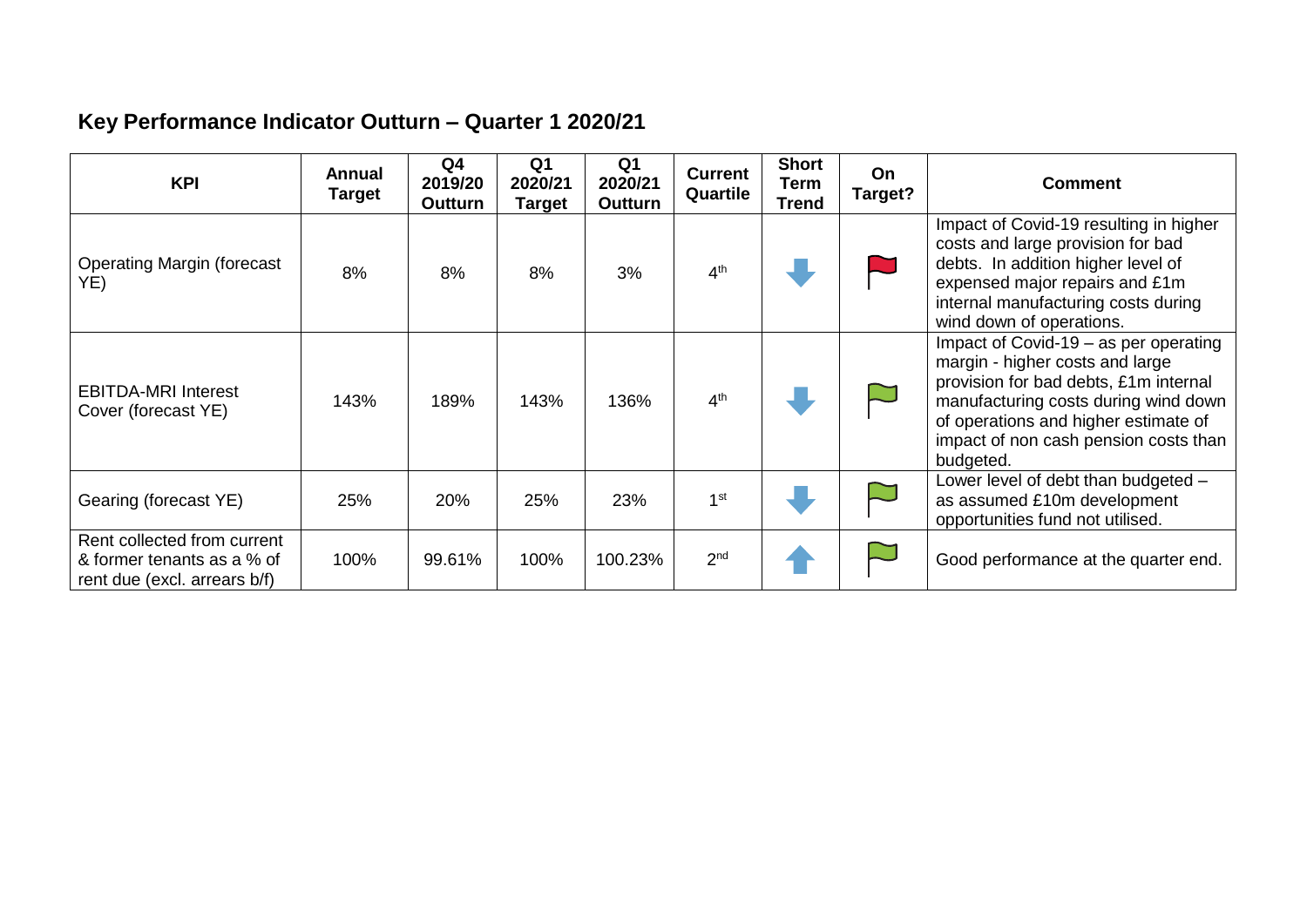| Headline social housing<br>cost per unit (forecast YE)    | £3,947 | £3,931 | £3,947 | £3,902 | 4 <sup>th</sup> |  | Impact of Covid-19 – as per operating<br>margin - higher costs and large<br>provision for bad debts, £1m internal<br>manufacturing costs during wind down<br>of operations and higher estimate of<br>impact of non cash pension costs than<br>budgeted.<br>Note: 2019/20 Outturn for all finance<br>indicators have been updated in line<br>with Statutory Accounts.                                                                                                                                                                                                                                                                                                                                                                                                                                                                                                             |
|-----------------------------------------------------------|--------|--------|--------|--------|-----------------|--|----------------------------------------------------------------------------------------------------------------------------------------------------------------------------------------------------------------------------------------------------------------------------------------------------------------------------------------------------------------------------------------------------------------------------------------------------------------------------------------------------------------------------------------------------------------------------------------------------------------------------------------------------------------------------------------------------------------------------------------------------------------------------------------------------------------------------------------------------------------------------------|
| Current tenant arrears as a<br>percentage of annual debit | 2%     | 1.43%  | 2%     | 1.56%  | 1 <sup>st</sup> |  | Arrears at the end of June are within<br>target, but have increased since the<br>end of quarter 4.<br>At the end of the quarter, we had<br>3,297 people on Universal Credit, an<br>increase of 585 over the quarter. This<br>included a spike of 407 cases just in<br>April 2020 over the first month of<br>lockdown.<br>We have been contacting all tenants<br>applying for Universal Credit (UC) to<br>support them with their claims and to<br>encourage them to pay their rent<br>when they receive their UC payment.<br>We have also been applying for<br>Managed Payments to Landlords<br>where we can (generally speaking for<br>cases where there are rent arrears) so<br>that we receive the payments direct.<br>The closure of the courts is also<br>having an adverse effect on our ability<br>to collect rents. Whilst there is a<br>commitment not to evict anybody |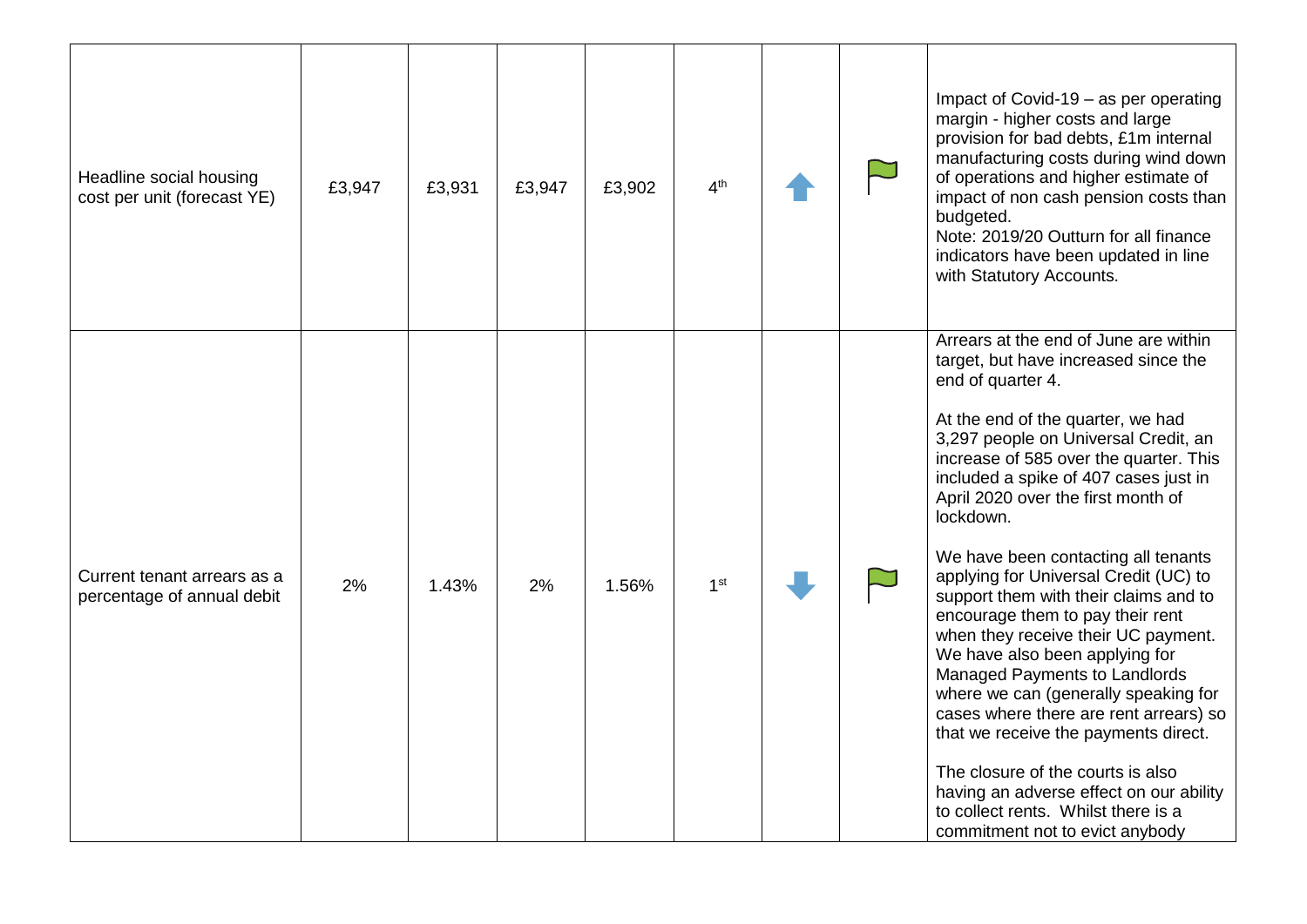|                                                                                          |      |       |      |       |                 |  | financially affected by Covid-19, we<br>have also not been able to take<br>people to court who owed us arrears<br>before the current situation, or whose<br>arrears are unrelated to it.                                                                                                                          |
|------------------------------------------------------------------------------------------|------|-------|------|-------|-----------------|--|-------------------------------------------------------------------------------------------------------------------------------------------------------------------------------------------------------------------------------------------------------------------------------------------------------------------|
|                                                                                          |      |       |      |       |                 |  | For example, we had 26 cases where<br>we had applied to court prior to<br>lockdown and are still awaiting a court<br>date. We have a total of 366 cases at<br>the court stage, and a further 183 in<br>breach of an existing court order.                                                                         |
|                                                                                          |      |       |      |       |                 |  | The inability to go to court to apply for<br>a suspended possession order, with<br>an agreement to pay, rather than<br>outright orders is significantly affecting<br>our ability to reduce the arrears. The<br>courts are due to start working again<br>on 23 August 2020, but will have a<br>very large backlog. |
|                                                                                          |      |       |      |       |                 |  | We are also starting to visit tenants<br>again, but only on an exceptional<br>basis, such as where a tenant has no<br>electronic means to be in touch with<br>us for us to help them claim benefits<br>or pay their rent.                                                                                         |
| Rent lost during the year<br>due to voids as a<br>percentage of rent due<br>(cumulative) | 0.8% | 0.46% | 0.8% | 0.76% | 2 <sup>nd</sup> |  | Performance is within target.<br>Increased rent loss during quarter 1<br>compared with quarter 4 as a result of<br>higher voids caused by pausing voids<br>works and lettings because of<br>Coronavirus.                                                                                                          |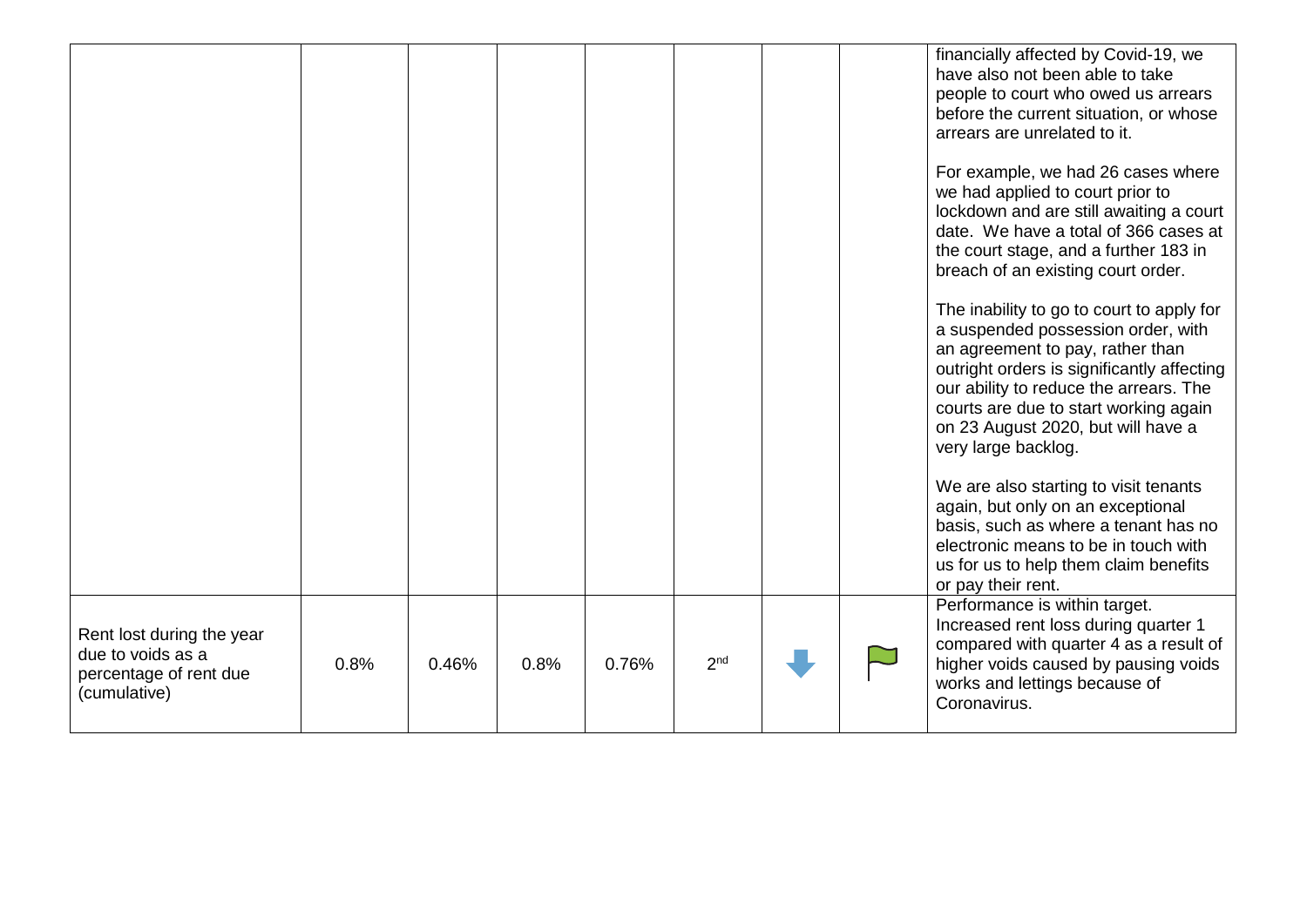|                                                                            |         |         |       |       |  | We will b<br>commero<br>nationally<br>income is<br>Covid-19<br>be slowe<br>level of b<br>statutory<br>evidence<br>and offic<br>change a<br>Covid-19<br>The shop<br>far, runni |
|----------------------------------------------------------------------------|---------|---------|-------|-------|--|-------------------------------------------------------------------------------------------------------------------------------------------------------------------------------|
| Total income / surplus from<br>non-social housing activity<br>(cumulative) | £1.465m | £1.176m | £491k | £554k |  | budget d<br>lockdowr<br>levy has<br>year so i<br>underlyin<br>Plymouth<br>accrued.<br>Covid-19<br>less than<br>accrual.<br>budget.                                            |
|                                                                            |         |         |       |       |  | We have<br>commerc<br>(nine curr<br>unable to<br>last three<br>now resu<br>have a go<br>commerc<br>properties<br>have view<br>One of o                                        |
|                                                                            |         |         |       |       |  | FireSec:                                                                                                                                                                      |

be closely monitoring cial income levels, as v retail and office rental is under pressure after lockdown. Cash receipts will er, which will require a higher  $\alpha$  debt provision within the accounts. Whilst there is no of difficulty in letting retail e space to date, this may as the economic impact of becomes clearer.

ps income is on budget so .<br>ing costs are £10k under budget due to Covid -19 n. The Beacon community been charged for the full income artificially too high,<br>ng rents are £3k less due to h Council let not yet billed / Room hire £5k less due to . service charges are also budget as based on prudent Harwell Centre is on

a higher number of cial properties void than usual rently) as we have been carry out lettings over the months. However, we have med commercial lettings, and ood level of interest in our cial premises. Three of these s are under offer and others wings booked.

our lets at Plumer House. Solutions gave notice and left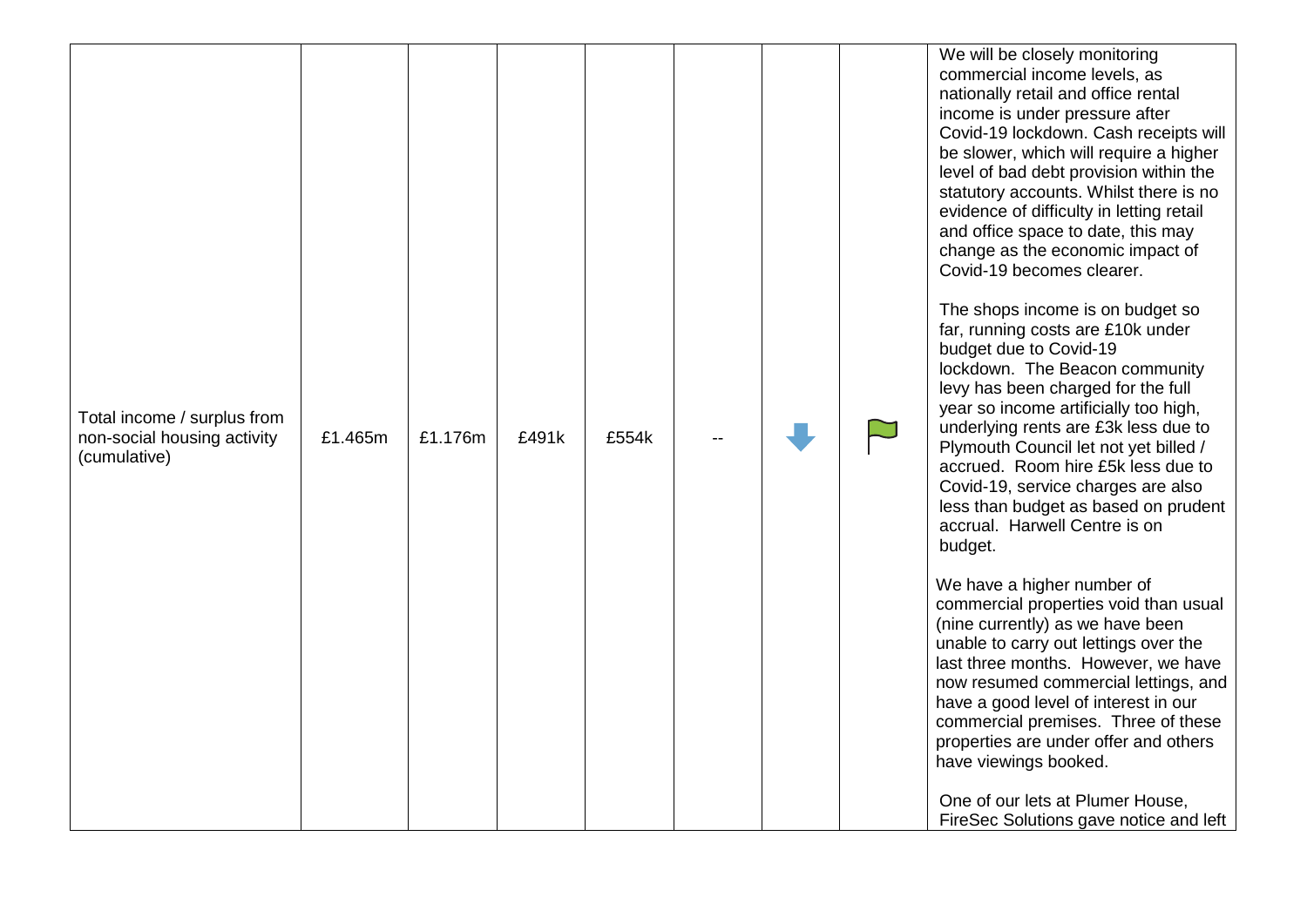|                                                                                                 |      |        |      |        |                 |  | in March 2020 after the budget was<br>set. There has been no room hire<br>income from Plumer due to Covid-19.<br>For manufacturing the factory, fitters<br>and Sign Shop £22k better than<br>budget offset by £7k loss in<br>joinery. This is mainly due to an<br>agreed reduction in level of overhead<br>and indirect costs allocated to the<br>external company from the main<br>association. The small surplus<br>generated to the end of June will help<br>to repay an element of the<br>intercompany creditor being the<br>monies owed to PCH. |
|-------------------------------------------------------------------------------------------------|------|--------|------|--------|-----------------|--|------------------------------------------------------------------------------------------------------------------------------------------------------------------------------------------------------------------------------------------------------------------------------------------------------------------------------------------------------------------------------------------------------------------------------------------------------------------------------------------------------------------------------------------------------|
| Percentage of homes with a<br>valid landlord's gas safety<br>check at the end of the<br>quarter | 100% | 99.98% | 100% | 99.16% | 4 <sup>th</sup> |  | Whilst the percentage of homes with a<br>valid gas safety check was 99.16%<br>with 112 properties at the end of the<br>quarter, the most up to date figure at<br>the time of writing this report was<br>99.15% with 114 properties with an<br>expired certificate.<br>The majority of these expired<br>certificates are due to continued self-<br>isolation / shielding and no access to<br>the property.                                                                                                                                            |
| Number of new affordable<br>homes completed and<br>handed over to PCH<br>(cumulative)           | 155  | 104    | 23   | 23     |                 |  | The number of homes handed over in<br>quarter 1 met the target by 100%. This<br>was a great achievement considering<br>the recent Covid-19 lockdown and<br>period of staff furlough off site.<br>19 of the 23 homes handed over were<br>a mix of shared ownership and<br>affordable rent units on Section 106<br>sites for Trevethan Meadows,                                                                                                                                                                                                        |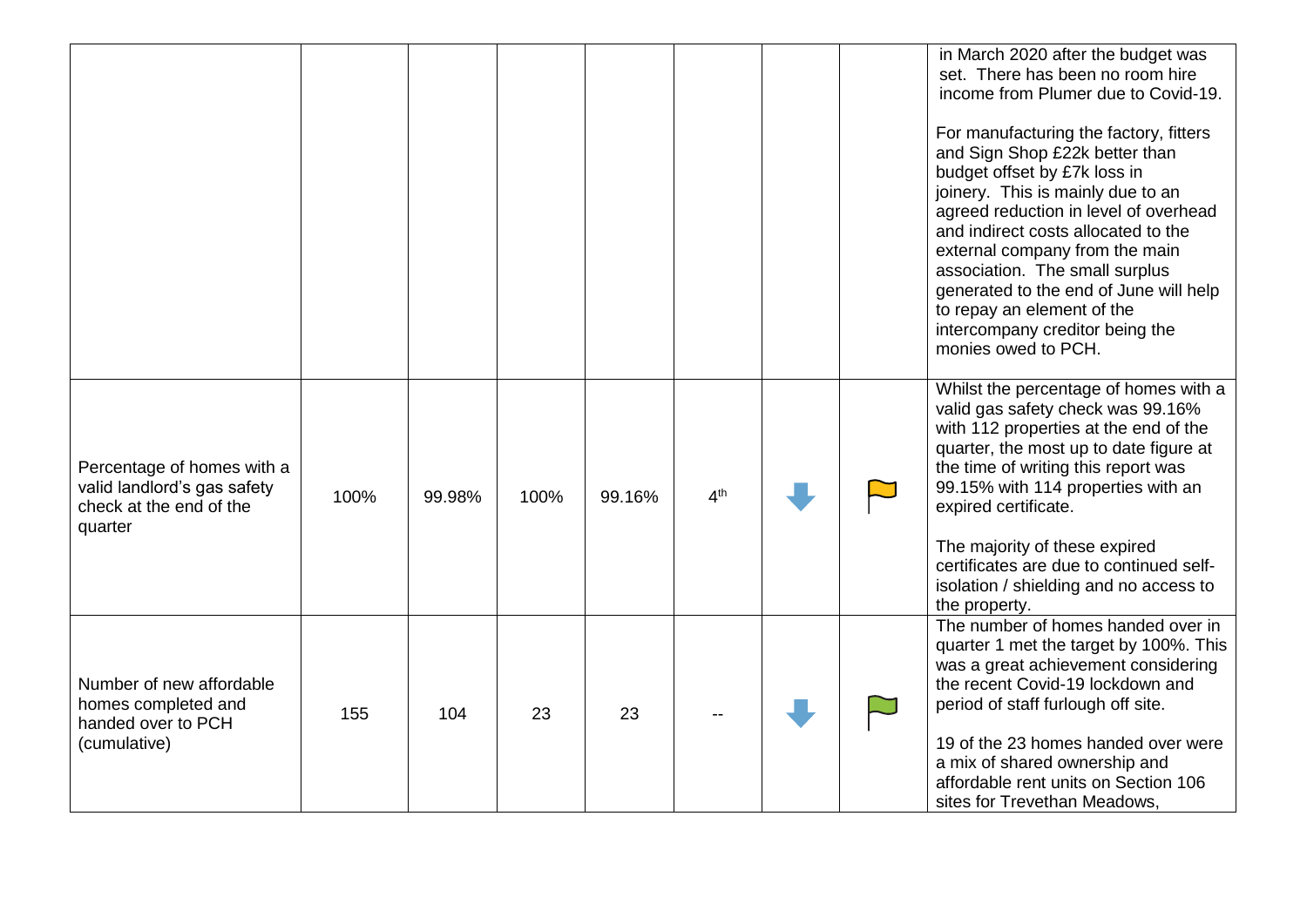|                                                                             |         |               |         |               |  | Liskeard, and Aberdeen Avenue,<br>Manadon.                                                                                                                                                                                                                                                                                                                                                                                                                                                                                                                                                                                                                                                                                                                                                                                                                                                                                                                                                                                                                                                                                                                |
|-----------------------------------------------------------------------------|---------|---------------|---------|---------------|--|-----------------------------------------------------------------------------------------------------------------------------------------------------------------------------------------------------------------------------------------------------------------------------------------------------------------------------------------------------------------------------------------------------------------------------------------------------------------------------------------------------------------------------------------------------------------------------------------------------------------------------------------------------------------------------------------------------------------------------------------------------------------------------------------------------------------------------------------------------------------------------------------------------------------------------------------------------------------------------------------------------------------------------------------------------------------------------------------------------------------------------------------------------------|
|                                                                             |         |               |         |               |  | The first 4 shared ownership homes<br>were handed over for Phase 5, North<br>Prospect.                                                                                                                                                                                                                                                                                                                                                                                                                                                                                                                                                                                                                                                                                                                                                                                                                                                                                                                                                                                                                                                                    |
| Average number of days to<br>re-let routine void properties<br>(cumulative) | 20 days | 23.77<br>days | 20 days | 56.38<br>days |  | The void turnaround time has been<br>severely impacted upon by the<br>Coronavirus crisis and as a result we<br>have seen average turnaround time<br>increase to 56 days.<br>During lockdown, which commenced<br>at the end of quarter 4, we were<br>unable to let any properties through<br>the normal route. We let a small<br>number of homes to vulnerable and<br>homeless households through our<br>partnership with Plymouth City<br>Council who had a duty to get people<br>off the streets and out of temporary<br>accommodation to improve their<br>chances of not catching the virus.<br>Whilst the number of properties<br>awaiting repair and letting is twice the<br>usual amount (149 currently instead of<br>60-70 under usual circumstances), we<br>have seen a significant slowing of<br>tenancy terminations which has<br>minimised the impact of the lockdown.<br>We have now recommenced the void<br>and letting service and we are starting<br>to advertise homes on Devon Home<br>Choice for let in the usual manner<br>from the first week in July.<br>We expect the turnaround time to be<br>much higher than usual for the coming |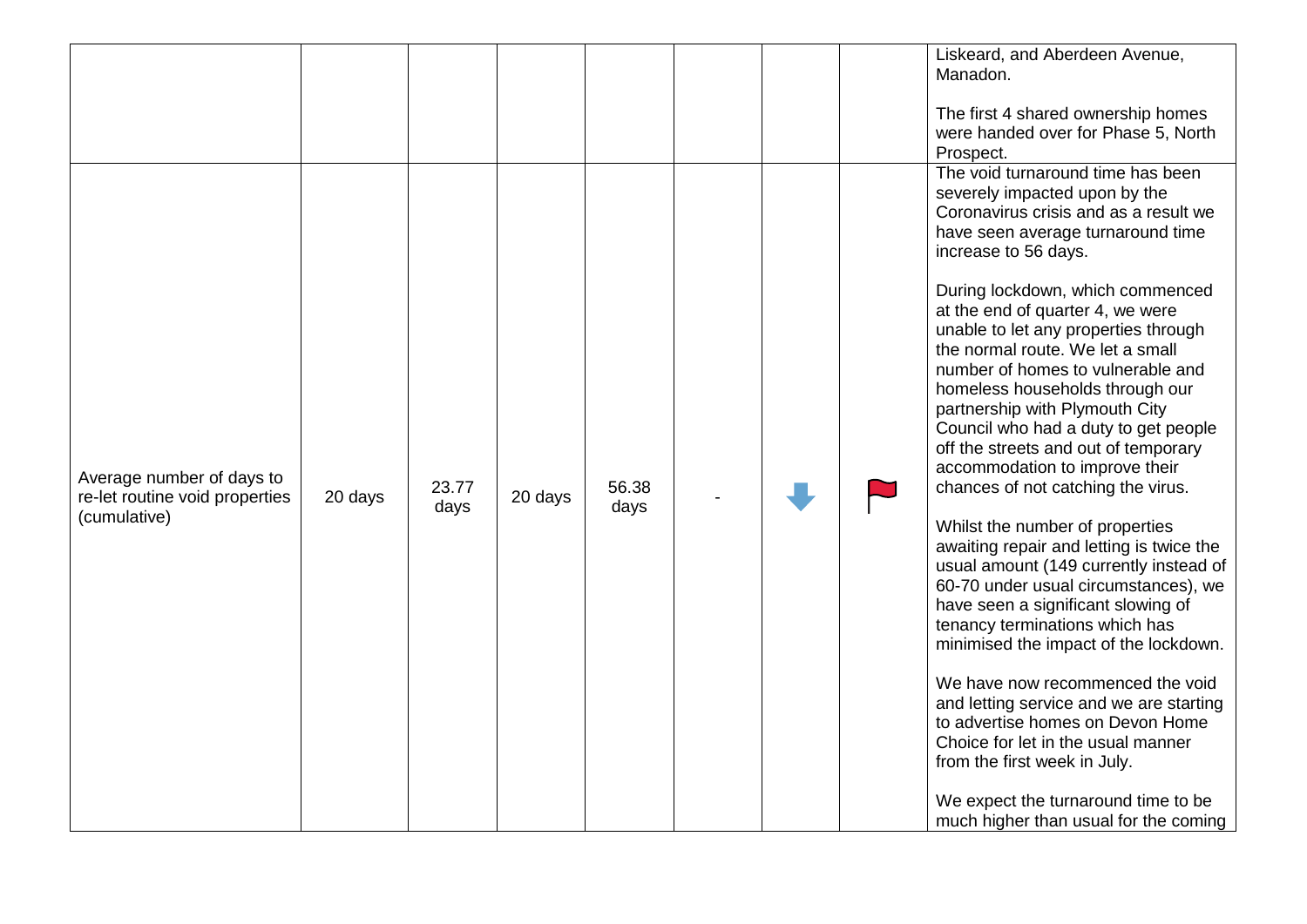|                                                                      |                                                                     |      |        |      |        |                 |  | months as we work through the<br>backlog.                                                                                                                                                                                                                                                               |
|----------------------------------------------------------------------|---------------------------------------------------------------------|------|--------|------|--------|-----------------|--|---------------------------------------------------------------------------------------------------------------------------------------------------------------------------------------------------------------------------------------------------------------------------------------------------------|
|                                                                      |                                                                     |      |        |      |        |                 |  | Note that the benchmark for this PI<br>has been removed temporarily until<br>HouseMark are able to provide a<br>benchmark based on the current<br>operating environment. This should<br>resume for Q2's report.                                                                                         |
|                                                                      |                                                                     |      |        |      |        |                 |  | During the duration lockdown, we<br>have continued to provide an essential<br>repairs service. Providing this service<br>for such a prolonged period from<br>home has been very challenging and<br>certain parts of the business has had<br>staff shortages due to requirements to<br>shield.           |
| Percentage of repairs<br>completed within the<br>published timeframe |                                                                     | 99%  | 99.05% | 99%  | 98.87% |                 |  | In total there were 29 jobs were<br>outside of timescale 19 of these were<br>emergencies, which were completed<br>within 25 hours rather than 24.                                                                                                                                                       |
|                                                                      |                                                                     |      |        |      |        |                 |  | We are in the process of working on<br>rebooking and completing the jobs<br>that were cancelled. We aim to start<br>returning to normal service provision<br>on 22 <sup>nd</sup> July and continuing to clear<br>the backlog of works.                                                                  |
|                                                                      | Percentage of complaints<br>and enquiries dealt within<br>timeframe | 100% | 99.07% | 100% | 94.78% | 2 <sub>nd</sub> |  | The main reasons for the six<br>complaints responded outside the<br>timeframe has been the impact of staff<br>working remotely, due to<br>Covid-19. This has meant that<br>response information has not<br>necessarily been easily available, and<br>usual working practices have not been<br>possible. |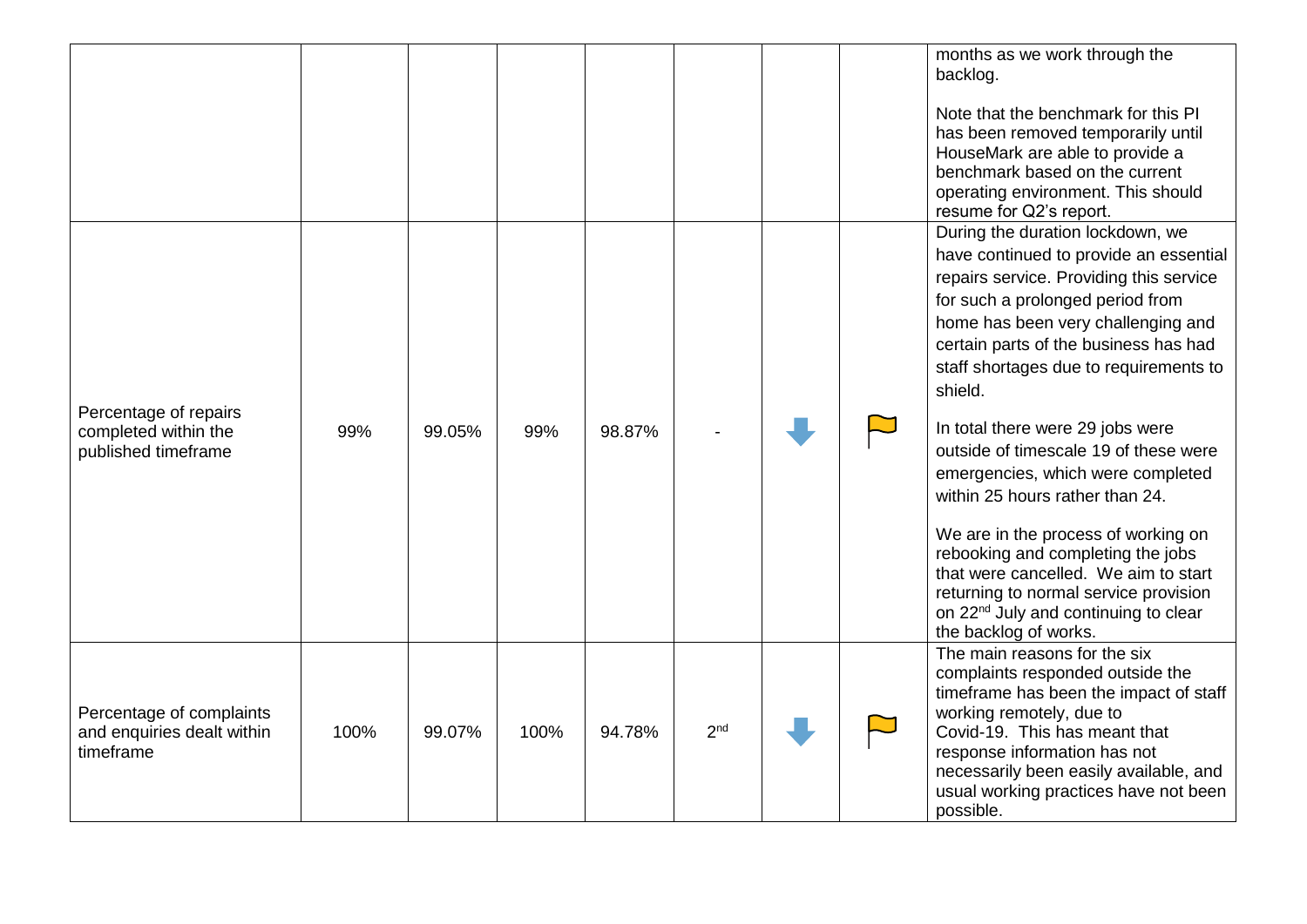| Average number of days<br>sickness per FTE (rolling<br>year)                            | 8 days | 8.24<br>days | 8 days | 7.61<br>days |  | For the majority of this year our<br>absence rate has remained below the<br>8 day target, rising a little as we<br>entered the post - Christmas quarter<br>which is typically the worst part of the<br>year.<br>We have continued to provide<br>supportive but robust absence<br>management, working with managers<br>and have experienced some serious<br>illness issues with a small number of<br>our staff. We have noted that we have<br>experienced much lower reported<br>sickness absence during lockdown.<br>This is almost certainly due to staff on<br>Furlough, and possibly where they are<br>working from home, not needing to<br>declare a sickness and take time off<br>from work. We will continue to monitor |
|-----------------------------------------------------------------------------------------|--------|--------------|--------|--------------|--|-------------------------------------------------------------------------------------------------------------------------------------------------------------------------------------------------------------------------------------------------------------------------------------------------------------------------------------------------------------------------------------------------------------------------------------------------------------------------------------------------------------------------------------------------------------------------------------------------------------------------------------------------------------------------------------------------------------------------------|
| Percentage of residents<br>satisfied with the repairs<br>service (transactional)        | 95%    | 96.10%       | 95%    | 97.96%       |  | this closely as we return to work.<br>We have seen a significant increase in<br>resident satisfaction with the repair<br>service during this quarter. Until<br>recently, we have only been<br>completing emergency call outs and<br>some routine repairs which are of a<br>more urgent nature. It is pleasing to<br>receive feedback that residents who<br>have received this service have been<br>satisfied with our response.                                                                                                                                                                                                                                                                                               |
| Percentage of residents<br>very or fairly satisfied with<br>major works (transactional) | 95%    | 81.42%       | 95%    |              |  | During the majority of quarter 1, all of<br>the Regeneration sites were closed<br>due to the lockdown, and works only<br>recommenced towards the end of the<br>quarter. As a result, we have not<br>conducted our customer satisfaction<br>survey during this time, but we will re-<br>start surveying residents for their                                                                                                                                                                                                                                                                                                                                                                                                    |